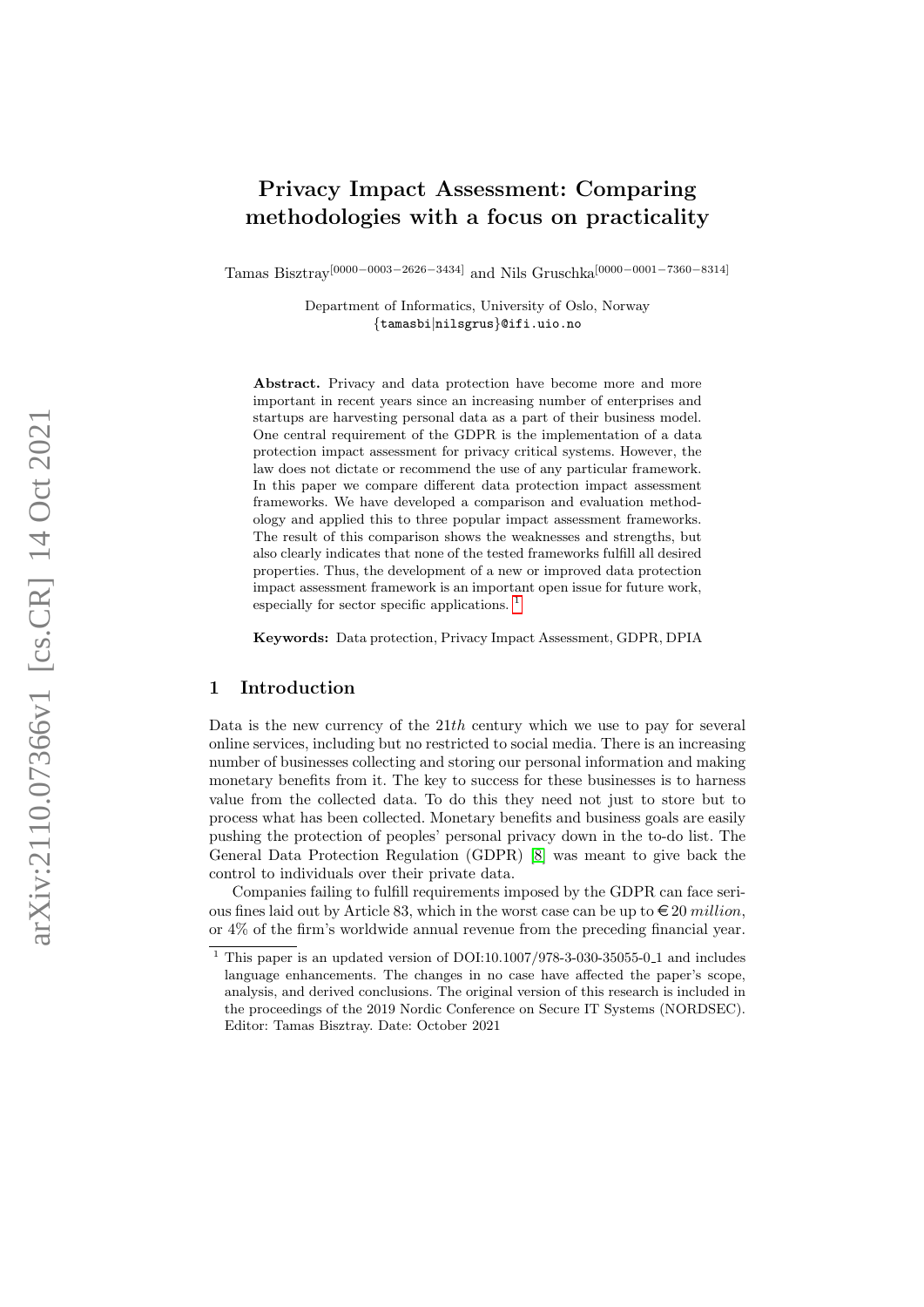If a company wants to avoid such high fines they have to adjust their operations to become compliant with the GDPR. However, many worry that these regulations are imposing an unnecessary burden on tech companies. This opinion was also voiced by Alibaba's founder Jack Ma who said in an interview: "Europe will stifle innovation with too much tech regulation"[\[18\]](#page-16-0). Indeed for a startup such a fines would be devastating and allocating too much resources to become fully compliant could be similarly harmful. Therefore, becoming GDPR compliant from the beginning without too much hassle is very important. But more than one year after the GDPR came into force there still exists no standard framework in the EU, and companies are either doing assessment on their own or they have to find out which DPIA framework is the one that would suit their project the best.

Article 6(1) contains six requirements one of which is necessary to fulfill in order to lawfully process PII (personally identifying information). One possibility to a obtain legal basis is to get consent from the data subject. Article 7 states that consent shall be requested in a way that is: "clearly distinguishable from the other matters, in an intelligible and easily accessible form, using clear and plain language"

What is intelligible easy to understand plain language or what is appropriate in length can be matter of debate. Consent, once acquired is very easy to demon-strate and allows the controller<sup>[2](#page-1-0)</sup> to specify all processing purposes to minimize the possibility of unwanted legal consequences, whereas other requirements could be more difficult to demonstrate or obtain.

It could seem like acquiring compliance can be easily achieved by listing an extensive list of processing operations in a sophisticated way and if the user clicks accept the processing is lawful. Google's case serves as a counterexample where the company received a  $\epsilon$  50 million fine, inflicted by French data protection authorities (CNIL) [\[9\]](#page-15-1). According to CNIL the way Google obtained consent violated the transparency of obligations and was lacking legal bases. This case sets a good example but unfortunately, in practice there are still many instances where, before giving consent the user is presented with a sophisticated document in which copyright claims and other legal matters are mixed with processing purposes.

There are several rules the data controller has to follow. Following our example with consent Article  $7(3)$  says "The data subject shall have the right to withdraw his or her consent at any time." If the data subject withdraws consent for storing their personal information the data controller shall comply. However, in practice this usually doesn't mean immediate deletion and personal data can be retained for extended periods, which is a serious privacy risk. If the data was copied, shared with several processors, has been processed after which new PII was created, all of this should be deleted as well. This, on the data controller's side requires the ability to accurately keep track of the personal data in connection to the data subject, which is not a straightforward task.

<span id="page-1-0"></span><sup>2</sup> Natural or legal person, public authority, agency or other body which, alone or jointly with others, determines the purposes and means of the processing of personal data.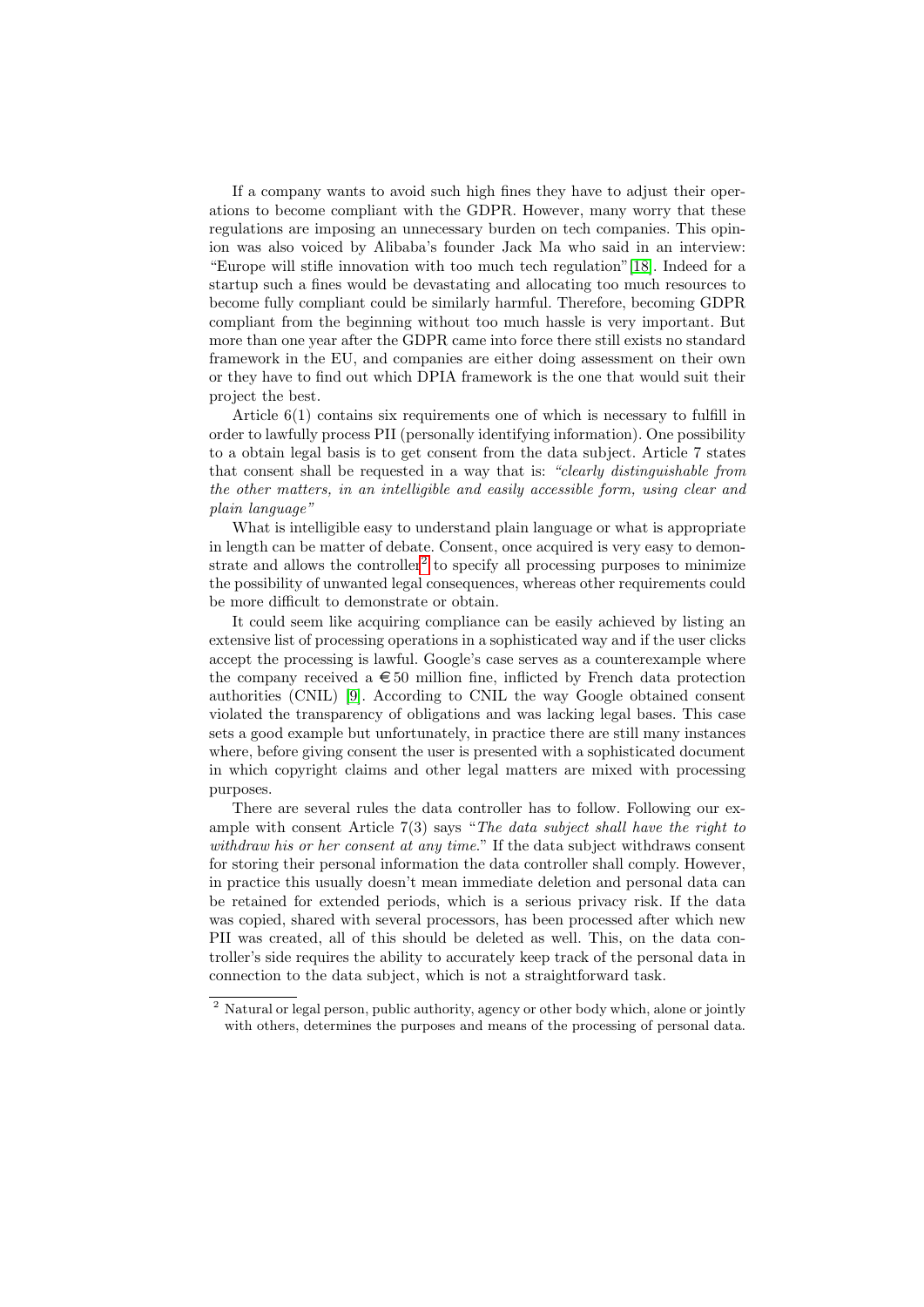Obtaining and maintaining compliance with the GDPR requires attention and a good overview of processing operations related to PII. Improper management of PII can lead to the violation of the GDPR. This is specially challenging for companies with complex systems designed prior the GDPR came into force. Tackling this problem requires a methodological approach, guiding organisations to identify and document activities related to PII and to assess risks related to its processing. Furthermore, it has to aid in achieving compliance with the GDPR and provide the ability to demonstrate it.

To tackle this and other challenges, Article 35 of the GDPR introduces the concept of DPIA (data protection impact assessment). It's a method that provides guided steps to identify and analyse how the rights and freedoms of individuals might be affected by certain actions or activities related to data processing, and to assist in avoiding/correcting these issues.

This paper will analyse and compare three DPIA frameworks. The goal of this work is twofold. Firstly, we are aiming to identify shortcomings of the selected frameworks. We will do this by proposing a metric that helps to identify advantages and disadvantages of these frameworks and which could be applicable to others. The second goal is to provide help for those who are planning to conduct a DPIA, but can't decide which framework would be the best for their application as of today, and most importantly be aware of the shortcomings of the method of their choice. To help with this question we are briefly going through the selected three frameworks, examining their steps while highlighting their strengths and weaknesses.

Sections 2 gives a general introduction to DPIA and an overview of the examined DPIA frameworks. Section 3 provides an overview of related work in comparing DPIA frameworks. In Section 4 we present our metric for comparing DPIA frameworks and perform the comparison itself. Section 5 contains the summary and conclusions.

## 2 Data Protection Impact Assessment

#### 2.1 Legal background

Data protection impact assessment is a requirement under the GDPR as part of the data protection by design and by default principle (introduced in Article 25). According to Article 35:

If the processing is likely to result in a high risk to the rights and freedoms of natural persons, the controller shall, prior to the processing, carry out an assessment of the impact of the envisaged processing operations.

Unfortunately, the GDPR does not specify which type of processing requires a DPIA. The reader might be confused right from the start after finding these methodologies under the name of Privacy Impact Assessment (PIA). In practice these are often used interchangeably. Originally PIA was is aiming to assess the privacy risks of a processing operations, whereas the GDPR requires DPIA to determine sufficient security measures and safeguards to mitigate risks to data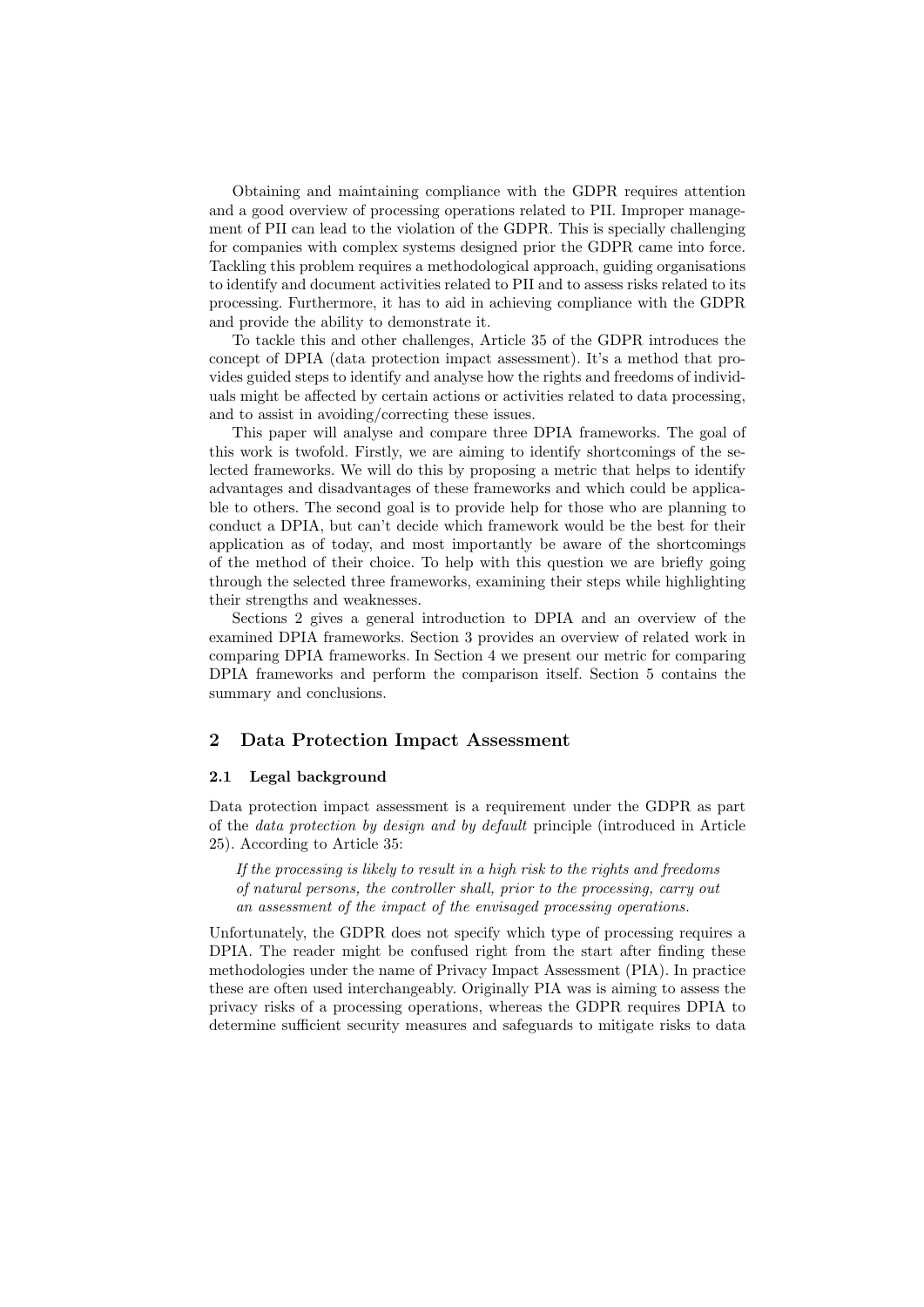subject rights rather than to mitigate privacy risks. As pointed out by Roger Clarke [\[12\]](#page-16-1) in his Comprehensive Interpretation of Privacy, data privacy is just one of the four aspects of privacy where the other three are: privacy of the person, privacy of personal behaviour and privacy of personal communications. In this paper we don't differentiate between PIA and DPIA as the "Guidelines" on Data Protection Impact Assessment" published by the Article 29 working party (WP29) recommends several PIA frameworks to be used when conducting a DPIA.

The guideline lists nine types of processing operations likely to result in a high risk scenario (and therefore requiring a DPIA) [\[1\]](#page-15-2). Similarly, there is a list of cases in which no DPIA is required. The general guideline is that if the controller is unsure where a certain process requires a DPIA, it has to be conducted. Furthermore, Article 35(11) requires that a new DPIA has to be carried out when there is a change in the risks related to the processing operation. This means that processes must be tracked over time in order to detect these changes. This also applies to processes which are at the moment labeled low risk since consequences and harms related to a processing operation can negatively change based on other circumstances such as time or technological advancements.

The GDPR does not reference a concrete DPIA framework, but Article 35(7) defines the basic requirements of a DPIA:

- a systematic description of the envisaged processing operations and the purposes of the processing, including, where applicable, the legitimate interest pursued by the controller;
- an assessment of the necessity and proportionality of the processing operations in relation to the purposes;
- an assessment of the risks to the rights and freedoms of data subjects referred to in paragraph 1;
- the measures envisaged to address the risks, including safeguards, security measures and mechanisms to ensure the protection of personal data and to demonstrate compliance with this Regulation taking into account the rights and legitimate interests of data subjects and other persons concerned.

Therefore, these points must be integrated into all DPIA frameworks aiming to assist in reaching compliance with the regulation.

WP29 recommends four generic DPIA frameworks from the EU (DE, ES, FR, UK) [\[1\]](#page-15-2) and one international (ISO/IEC 29134). Additioanlly, two sector-specific frameworks "Privacy and Data Protection Impact Assessment Framework for RFID Applications"[\[6\]](#page-15-3) and "Data Protection Impact Assessment Template for Smart Grid and Smart Metering systems"[\[7\]](#page-15-4) are recommended.

To perform our DPIA evaluation, we selected DPIA frameworks from this list. Additionally, we will use LINDDUN as framework developed for privacy threat analysis. We used the following criteria when selecting the frameworks to compare:

- The method has been recently updated.
- A version in English is available.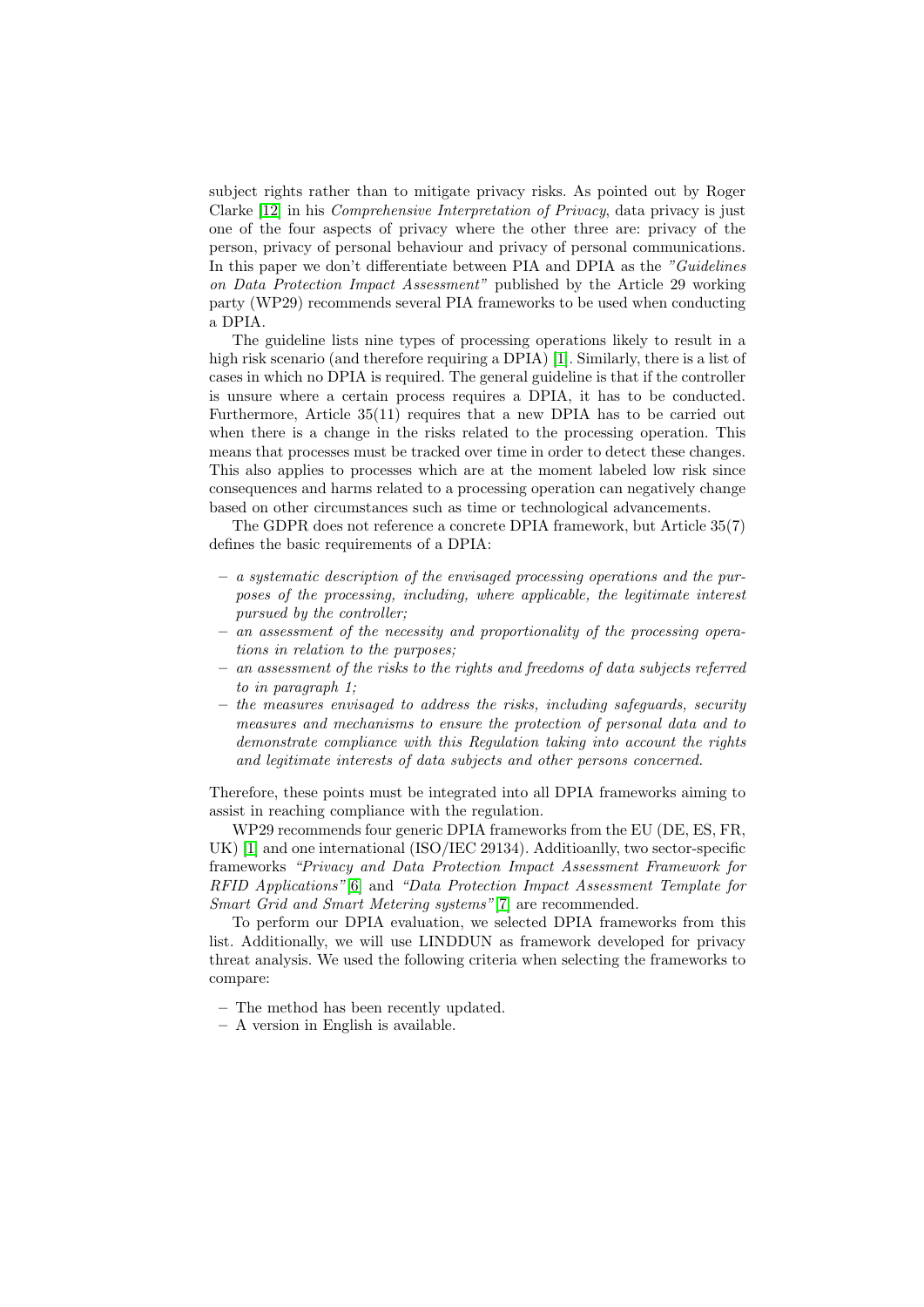- The method offers a good selection of supporting material
- All of the following categories must be represented by one of the frameworks: policy-driven, academic, international

Based on these criterias, the following frameworks have been selected for analysis and comparison: LINDDUN, CNILs PIA framework, ISO/IEC 29134:2017. In the following sections these frameworks are presented in more detail. Throughout the analysis remarks will be made in the form of numbered notes to underline positive or negative aspects of each framework. These will be referenced in the evaluation.

## 2.2 LINDDUN

LINDDUN is a privacy threat analysis framework, developed by researchers from the DistriNet Research Group at KU Leuven, Belgium [\[17\]](#page-16-2). LINDDUN, is an acronym for Linkability, Identifiability, Non-repudiation, Detectability, Disclosure of information, Unawareness, Non-compliance and consists of 6 main steps.

1. Define Data Flow Diagram (DFD): As a first step data flow diagram has to be prepared to provide a high level graphical description of the whole architecture (based on SDL threat modeling). In a system model there are 4 different building blocks: entity, process, data flow, data store.

Note 1: This representation makes it possible to differentiate between threat analysis for incoming and outgoing information and privacy analysis on internal data flow and processes. It is also useful to map and visualize existing architecture on a higher level.

2. Mapping Privacy Threats to DFD: This step helps to identify threats connected to each object in the DFD. Figure [1](#page-4-0) shows the LINDDUN mapping table, where each row is a LINDDUN threat category and the columns contain all DFD objects types. If a threat is relevant to a DFD object it is marked with X.

| <b>Threat categories</b>  | Е | DF | DS |              |
|---------------------------|---|----|----|--------------|
| Linkability               | X | X  | Χ  | X            |
| <b>Identifiability</b>    | Χ | Χ  | Χ  | Χ            |
| Non-repudiation           |   | X  | X  | $\mathsf{X}$ |
| <b>Detectability</b>      |   | Χ  | Χ  | χ            |
| Disclosure of information |   | X  | X  | X            |
| <b>Unawareness</b>        | x |    |    |              |
| Non-compliance            |   |    | X  |              |

<span id="page-4-0"></span>Fig. 1. Mapping privacy threats to DFD object types (E-entity, DF-data flow, DS-data store, P-process) (Source: [\[17\]](#page-16-2))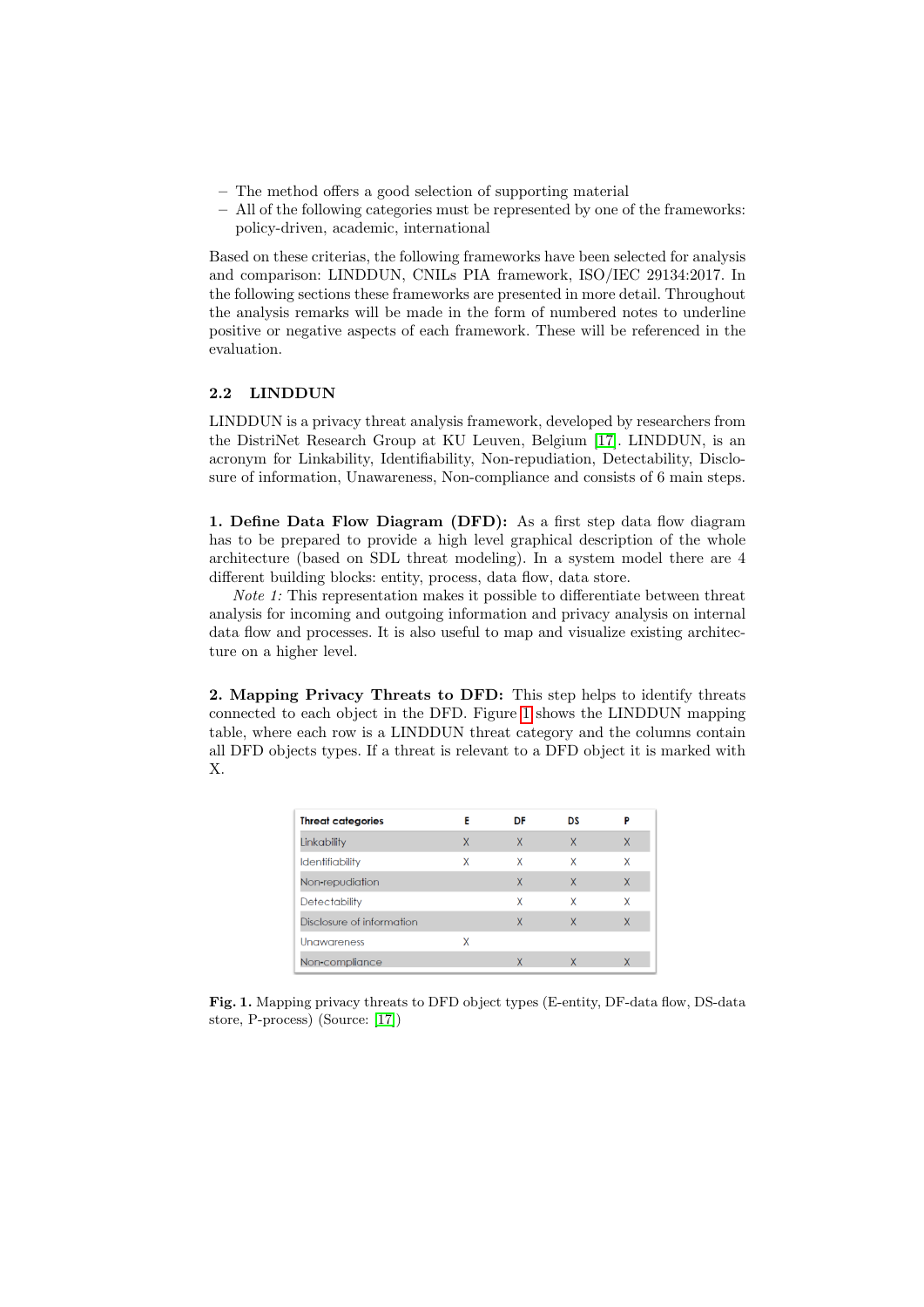3. Identify Threat Scenarios: Each X in the table has to be examined to determine whether the threat category is applicable to the object. Lindunn provides a set of privacy threat threes to each combination of threat category/DFD-object meaning, one for each X with the exception of Disclosure of Information, where LINDDUN points to STRIDE for further analysis. If the threat is relevant, threat scenarios has to be documented from the threat actors point of view. Otherwise the assumptions on why something is not relevant has to be documented.

4. Prioritise Threats: There can be an overwhelming number of threats and due to budget and time limitations threats must be prioritised and reviewed in the order or relevance. Risk assessment is not part of LINDDUN and it references a number of external frameworks to perform this step: OWASP's Risk Rating Methodology, Microsoft's DREAD, NIST's Special Publication 800-30, or SEI's OCTAVE.

Note 2: Pointing to various external resources can make it difficult for the controller to review and pick the one most suitable for their case. Including risk assessment tailored to LINDDUN would improve practicality.

5. Elicit mitigation strategies: Every threat tree is automatically linked to a mitigation strategy (which later is linked to solution steps). This can create a lot of unnecessary steps and could hinder the analyst from considering strategies no presented. As certain mitigation strategies can be applicable to multiple points, providing an extensive list of strategies can be also useful without direct connection to threat trees.

In a case study where LINDDUN was used for DPIA with a Identity Wallet Platform [\[14\]](#page-16-3) the authors considered this impractical and used the ISO/IEC 27005 Information Security Risk Management, which identifies four mitigation strategies: risk reduction, retention, avoidance, and transfer.

6. Select corresponding threats: For every mitigation strategy a list of related papers is provided on appropriate privacy enhancing technologies. This is organised as a table and can be found in the supporting materials. In [\[14\]](#page-16-3) the authors noted that they faced "lack of expertise, low technology readiness level, and other uncertainties regarding the integration of Privacy-Enhancing Technologies (PETs)". They also identified further PETs not present in the table. They also described the need of finding balance between project goals and privacy goals as they had trouble addressing all privacy threats.

## 2.3 CNIL

The CNIL PIA framework was created by the French data protection authority [\[3\]](#page-15-5). It mainly focuses on GDPR compliance and the guidelines of WP29 [\[1\]](#page-15-2). It has a well rounded list of supporting materials: Methodology, Knowledge bases, Templates, Application to IOT devices, examples of data processing operations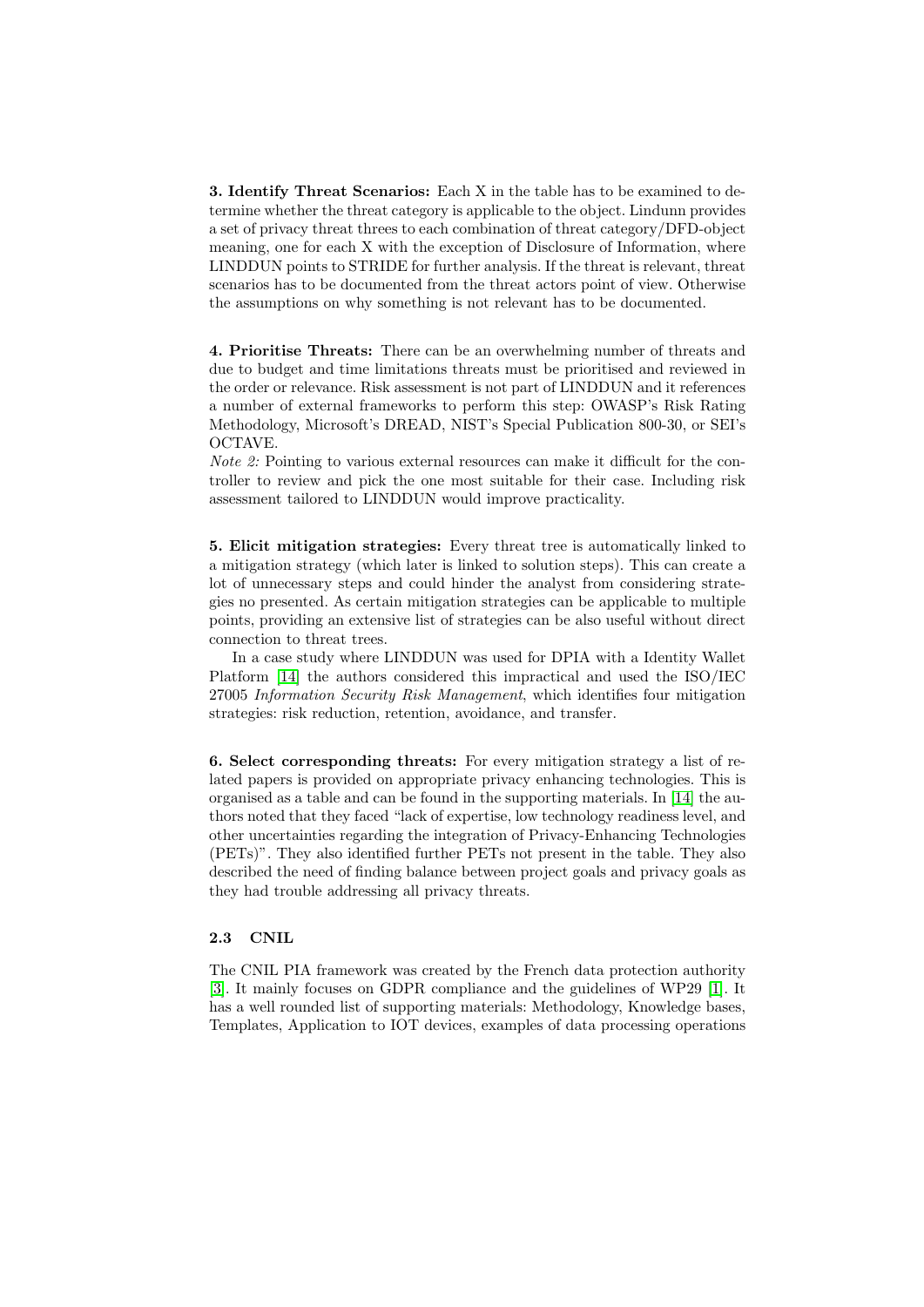likely to result in a high risk [\[2\]](#page-15-6), and a software tool that helps to go through the steps [\[10\]](#page-15-7). It helps to demonstrate compliance and provides guiding steps to achieve it. Here, compliance is defined as a combination of the following two pillars: Fundamental Rights and Principles (non-negotiable), Management of data subjects/privacy risks (technical controls). It consists of 4 steps: describe context of processing, guarantee compliance with fundamental principles, assess privacy risks and treat them, document validation.

#### 1. Study of context: The main steps here are:

- outline processing
- identify data controller and any processor
- check applicable references: approved codes of conduct (Article 40), certifications regarding data protection (Article 42)
- define personal data concerned / recipients, storage duration
- describe processes and personal data supporting assets

Note 3: As a first step it doesn't give a good picture of the whole architecture, data movement is not visible and doesn't allow to later differentiate data protection and privacy analysis. The online tool doesn't support grouping or any structuring of this information. On the upside it references the GDPR and the relatable sections to help with compliance and clearly defines what is expected at each entry and what the data controller should pay attention to.

*Note 4:* Article 35(1) requires "a systematic description of the envisaged processing operations". This could be a matter of debate but in contrast to LINDDUN or ISO, CNIL doesn't fully comply with this point. It does list and describe the processing operations but the process itself doesn't aid the controller in a systematic way.

Note 5: It's important to remark that CNIL in its collection of supporting materials among which is a document called "Templates", does provide tables to collect and categorise information. It is not as good as a visual representation but good for record-keeping. However, this paper focuses on the process and the practicality of the DPIA framework. If during the steps of the DPIA it is not explicitly mentioned or referenced if something additional is needed for that very step, or the concept is not present in the main document which describes the process, it will not be counted as fully part of the process. A DPIA should be intuitive with sufficient guidance provided. Due to the plethora of templates available it is not easy to get a hold of what is needed for a certain step. The main document itself never references to any of the templates and their lack of integration into the process is a serious drawback.

2. Study of fundamental principles: The aim is to ensure compliance with privacy protection principles. It consists of two steps: "Assessment of the controls guaranteeing the proportionality and necessity of the processing to enable the persons concerned to exercise their rights" and "Assessment of controls protecting data subjects' rights".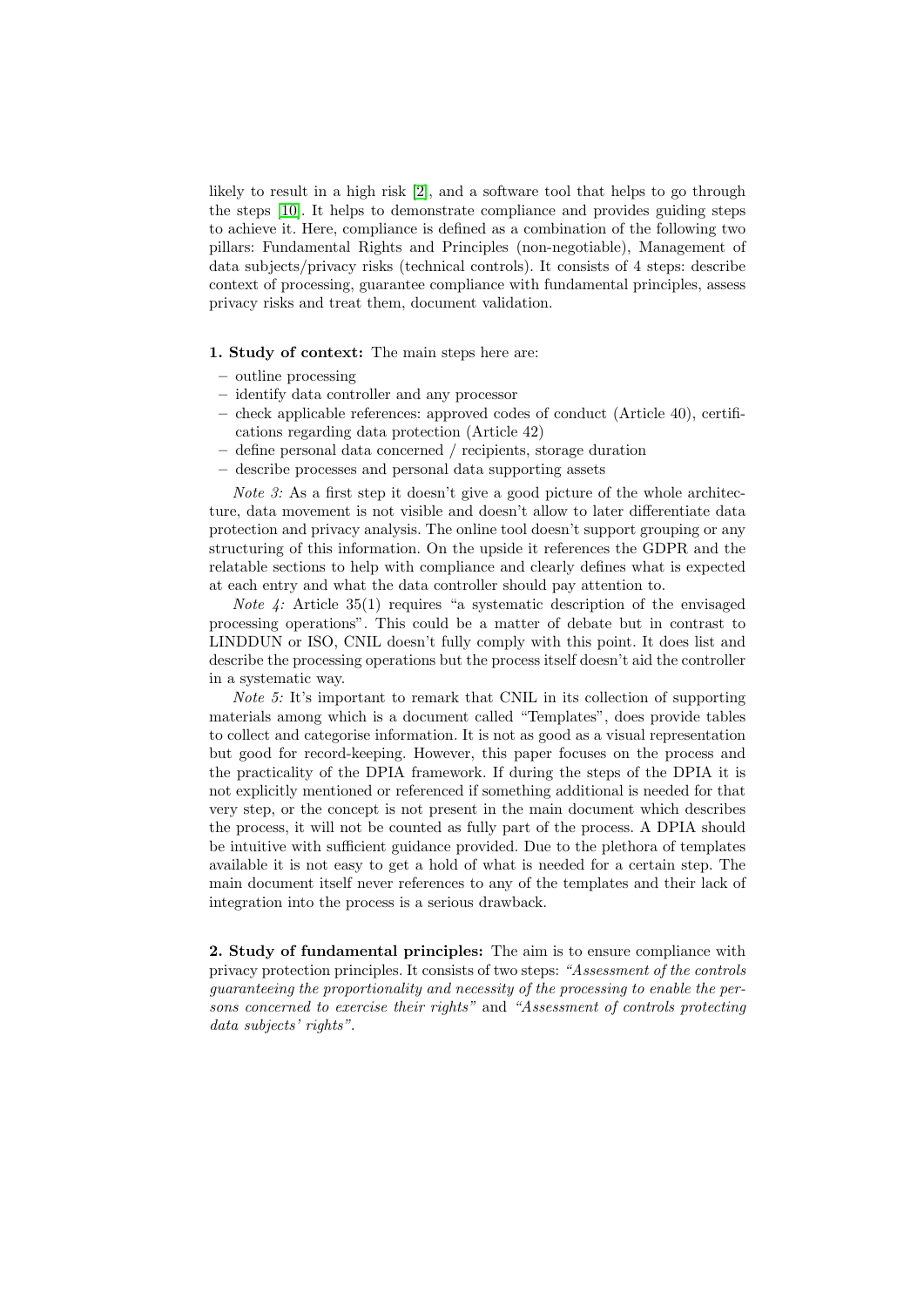Note 6: This step is a direct translation of the second bare minimum principal from Article 35 (7b) and it mainly focuses on a legal compliance rather than privacy and data protection principles.

**3. Study of Risk:** Note 7: So far the software tool and the written material were in sync, the tool used the same points described in the text but from this point on it forks into two different processes with different questions.

The document first gives a general introduction to risk assessment with a brief overview on how to calculate risk level. The supporting material "Knowledge Bases" provides a very detailed tutorial on how to determine severity and likelihood with a lot of real life threat scenarios. Study of risks contains two sections.

The first one is "Assessment of existing or planned controls" on controls of data being processed: encryption, anonymization etc., general security controls, and organisational controls. Note 8: The order of the steps so far are incorrect in the documentation. Potential threats were not yet identified neither controls mitigating those threats. Encryption is used if for example confidentiality needs to be protected, but there are many forms of encryption and first a threat needs to be recognised to use the proper countermeasures.

The second section is on "Risk assessment". It requires the following steps for each impending event:

- determine potential impact on the data subject privacy
- estimate severity of impact
- identify threats to personal data supporting assets, that leads to this feared event (threat scenario) and the risk sources (threat actors)
- estimate likelihood
- determine whether the risks identified in this way can be considered acceptable in view of the existing or planned controls.

Note 9: These steps are out of order. Likelihood and severity has to be calculated before impact. Note 10: Considering if a risk can be acceptable doesn't qualify as prioritising threats.

The software tool follows a different path: Planned or existing measures, illegitimate access to data, unwanted modification of data, data disappearance, and risks overview. It eerily resembles the CIA triad (confidentiality, integrity, availability) with "Planned or existing measures" and "Risk overview" added. It also doesn't categorise the risk properly, neither differentiates between nonnegotiable ones and technical controls.

4. Validation of the DPIA: In a timely fashion this section correspond to Article 35 (7d): "the measures envisaged to address the risks, including safeguards, security measures and mechanisms to ensure the protection of personal data and to demonstrate compliance...". It consists of 3 steps: prepare material, formal validation, repeat when necessary (no further comment on how often).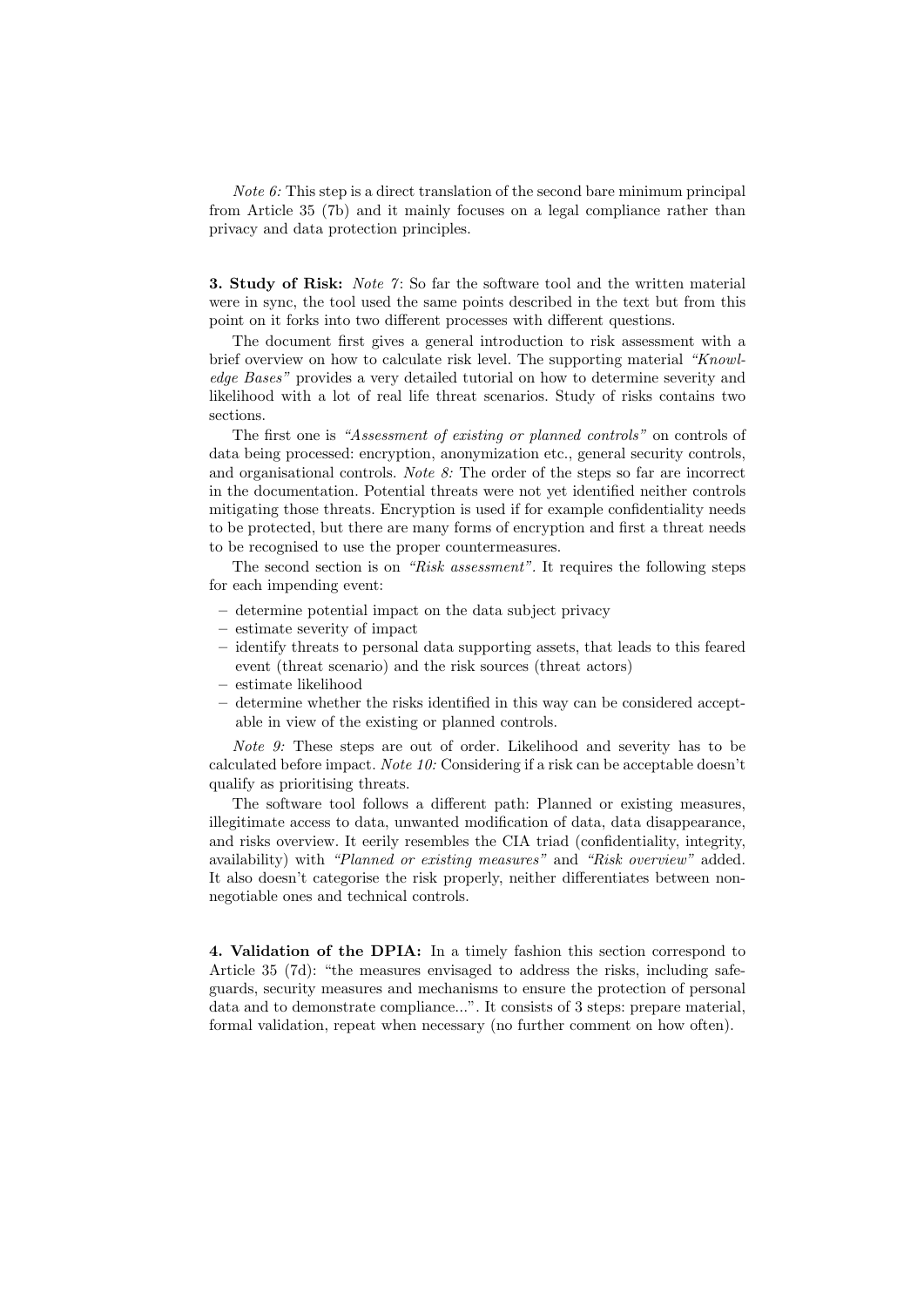## 2.4 ISO/IEC 29134:2017

The ISO/IEC standard number 29134:2017 also has a good selection of supporting material, mainly other ISO standards like a risk-based management system: ISO/IEC 27001, or overview and vocabulary: ISO/IEC 29100:2011 etc. The document itself starts with a long discussion on principles and guidelines related to conducting the DPIA such as: preparing grounds, benefits of DPIA, objectives of reporting, accountability to conduct, scale, determine if DPIA is necessary, preparations, set up a team, prepare a plan, describe what is being assessed, and stakeholder engagement.

The actual steps of the DPIA only starts at Section 6.4 and it consists of 5 main steps:

- 1. Identify information flows of personally identifying information (PII)
- 2. Analyse the implications of the use cases
- 3. Determine the relevant privacy safeguarding requirements
- 4. Assess privacy risks
- 5. Prepare for treating privacy risks

The general structure for these steps consists of the following list the conductor has to fill out: Objective, Input, Expected output, Actions, Implementation guidelines.

The guiding document provides a detailed description of what is expected at each point of this list that is tailored to the main steps. After the list it provides a detailed guide with comments and recommendations to further assist the conductor of the DPIA by for example, listing organisational and non-compliance threats and other tips related to that part of the assessment. Note  $14$ : This approach makes the whole process a bit monotone almost like filling out a questionnaire but at least it draws attention to important questions.

The next sections are the DPIA follow up and the DPIA report. These are more detailed than the DPIA itself. For example the Risk assessment section contains: Threats and their likelihood, Consequences and their level of impact, Risk evaluation, Compliance analysis. But it always references back to previous points so it doesn't mean it was missing from the process. Plus it is easy to put together and provides a very detailed report.

# 3 Related Work

Although there is an overabundance in available DPIA frameworks there hasn't been a lot of work on evaluating and comparing them. Further, from the existing literature only a small proportion was published after the GDPR came into force. There are two types of papers in this topic. Evaluating DPIA frameworks and comparing/measuring the effectiveness of DPIA reports. These are two different fields but in the pursuit of evaluation a lot can be learned from the study of reports as well.

As mentioned before, the GDPR unfortunately does not provide or recommend an actual framework to follow. This is a shortcoming recognised by Wright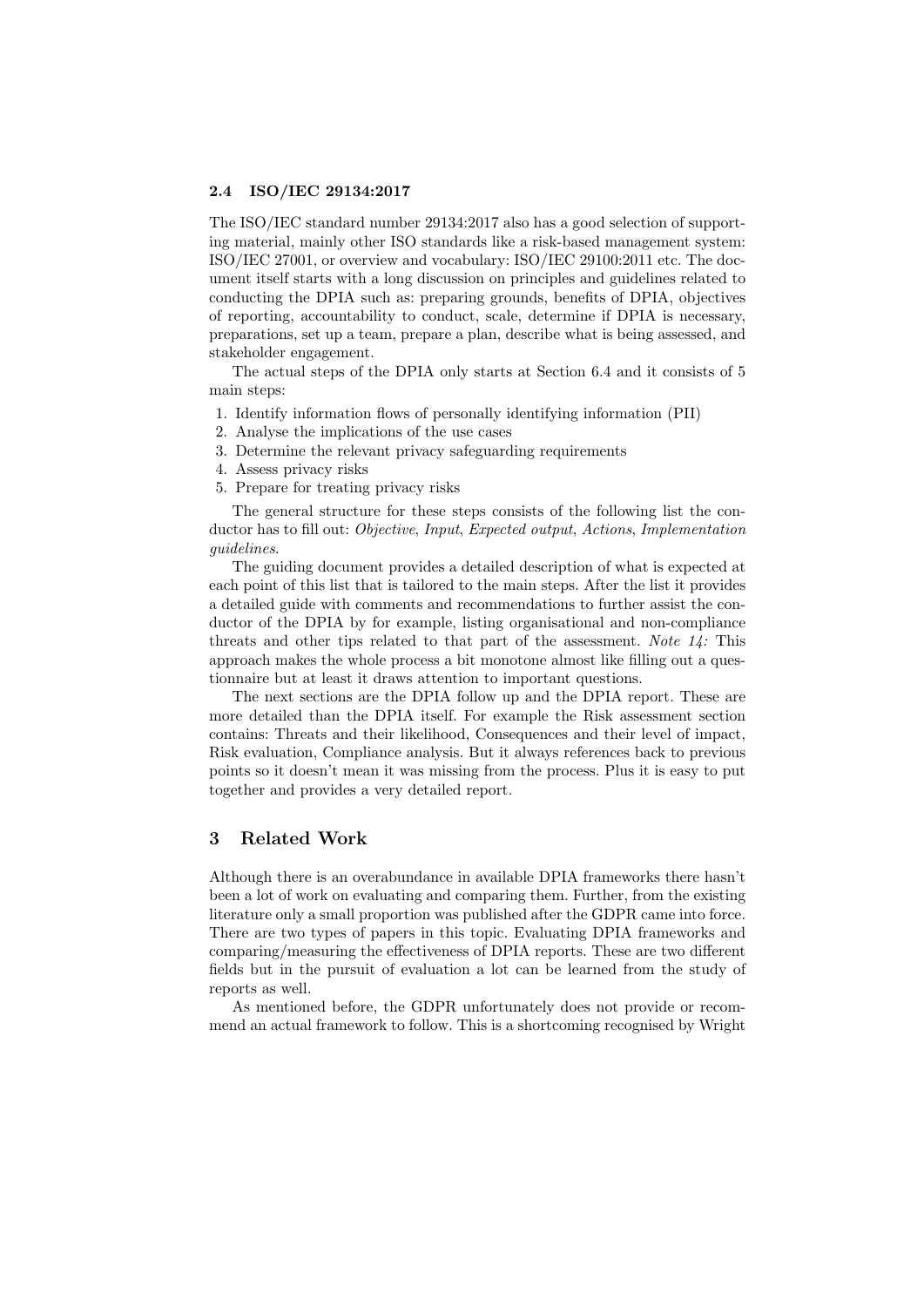et al. already in 2013, in connection to Directive 95/46/EC, urging that the European commission and EU member states should draw from the experience of other countries and develop their own DPIA policy, methodology and framework [\[16\]](#page-16-4). They also pointed out that a DPIA should be more than a compliance check, as it should be a process. It has to be reviewed and updated throughout the whole life cycle of the project as also stated in Article 35(11). They compared DPIA frameworks from six countries drawing inspiration from the PIAF project co-founded by the European Commission which reviewed DPIA methods from other countries [\[11\]](#page-16-5) .

The PIAF deliverable no. 1 compared the effectiveness of DPIA guides based on a checklist of 18 questions [\[4,](#page-15-8) table 10.1] and comparing DPIA reports us-ing checklist of 10 questions (no. 2) [\[4,](#page-15-8) table 10.2]. The third deliverable outlines what a DPIA process should contain [\[5\]](#page-15-9). These are: Project description, Stakeholder consultation, Risk management, Legal Compliance check, Report, Implementation, Review.

The RFID framework [\[6\]](#page-15-3) even though it is sector-specific, recognises eight important steps a DPIA should address. These are: characterization of the application, initial analysis, definition of privacy targets, evaluation of degree of protection demand for each privacy target, identification of threats, identification and recommendation of controls, consolidated view of controls, assessment and documentation of residual risks. The frameworks our analysis will focus on are those designed for general use-cases.

So far, the most commonly used technique for comparing DPIA frameworks was to go through a checklist to see if it fulfills certain requirements. However, this is most effective if the evaluation criteria is quantitative in nature and only checks the existence or non existence of a certain aspect. For example in the comparison of Wright at al. one checkpoint is: "Provides a suggested structure for the PIA report". This is a binary question. Whereas other qualitative matters shouldn't be written off with a check-mark. For example points like DPIA is a process or DPIA is more than a compliance check. It doesn't matter if a framework claims to accomplish these points, the real question is how well they fulfill these requirements. It is also pointless to include such questions in a DPIA report analysis as it is not the job of the project owner to perfect the DPIA framework to have a better workflow, rather it is the task of those developing DPIA frameworks and tools to fulfill these requirements. A report is a summary on the results and the findings from conducting the DPIA. These problems are commonly present in previous works by either treating important question as a check-mark and not uncovering shortcomings of the DPIA process, or including questions in the DPIA framework comparison related to the quality of the output of the framework which is the report analysis and not the analysis of process itself.

An improvement to the check-mark approach was PEGS (PIA Evaluation and Grading System) proposed by Whadwa et al. [\[15\]](#page-16-6). Even though this method was developed to evaluate the actual DPIA process post facto (the DPIA report) not the DPIA itself, the authors note that it can be helpful also in guiding a DPIA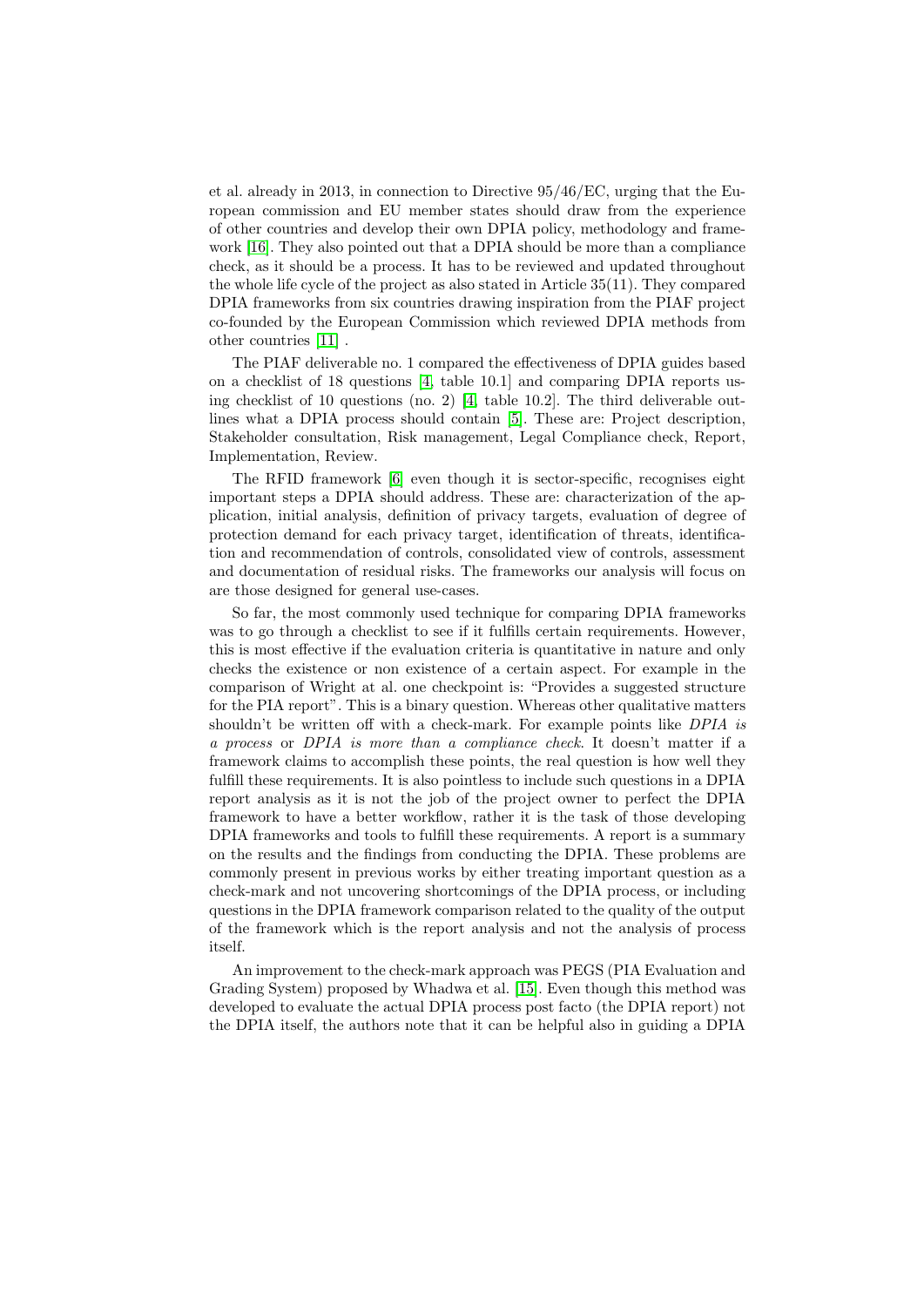process. Their evaluation criteria is first presented as a checklist where they provide an extra column, where in case a requirements was not fulfilled scope of *improvement* can be specified. Then a weighting is applied  $(1, 2 \text{ or } 3)$  to each criteria in line with their relative importance, where 1 is the least important and 3 is the most important. The choice of assigning the weights was highly based on the PIAF project. Criteria with weight 1 includes: clarification of early initiation, identification of who conducted the DPIA and publication; weight 2: project description, purpose and relevant contextual information, information flow mapping, legislative compliance checks and identification of stakeholder consultation; weight 3: identification of privacy risks and impacts, identification of solutions/options for risk avoidance and mitigation, and recommendations handling after the PIA.

In a more recent analysis Vemou et al. [\[13\]](#page-16-7) reviewed 9 different DPIA Frameworks regardless of country of origin with the only criteria that it should not be sector specific, by using 17 questions derived from existing literature as checkmark points to draw attention the to lack of completeness of these frameworks.

## 4 Comparison of DPIA frameworks

#### 4.1 Comparison Metric

To successfully evaluate a DPIA framework we should differentiate between three categories. Questions that relate to steps someone should consider prior starting the DPIA are preliminary questions, they are important to consider but they are not part of the core process. Similarly, there are a series of questions only relevant after a DPIA is completed for example: "is the publication of the DPIA report provisioned". These are in the territory of DPIA report analysis (which is the scope of our future research). The questions that we focus on are the ones directly related to the core points of a DPIA which is based on Article 35 of the GDPR. Questions should also point out the shortcomings identified during the review of the examined frameworks remarked as Notes.

Some questions such as "is it a process" or "is structured guidance to assist in risk assessment provided?" cannot be answered with a single check-mark as they are rather qualitative questions. However, it would be very difficult to build an evaluation framework with open questions. In previous works questions related to the DPIA process were simply listed. Here the questions will be structured based on which part of the DPIA process that question should belong to. It's important to note that Article 29 working party's document contains the only official documentation on how the main steps of a DPIA process should look like. Therefore, we consider that as a starting point. Their "Criteria for acceptable DPIA" checklist however, cannot be taken as a blueprint when it comes to the internal part of these main steps. The points of Article 35 (7) of the GDPR was also only meant to be a list. Unfortunately, the steps of CNIL for example, structures the internal parts of these main steps as it was presented in these documents.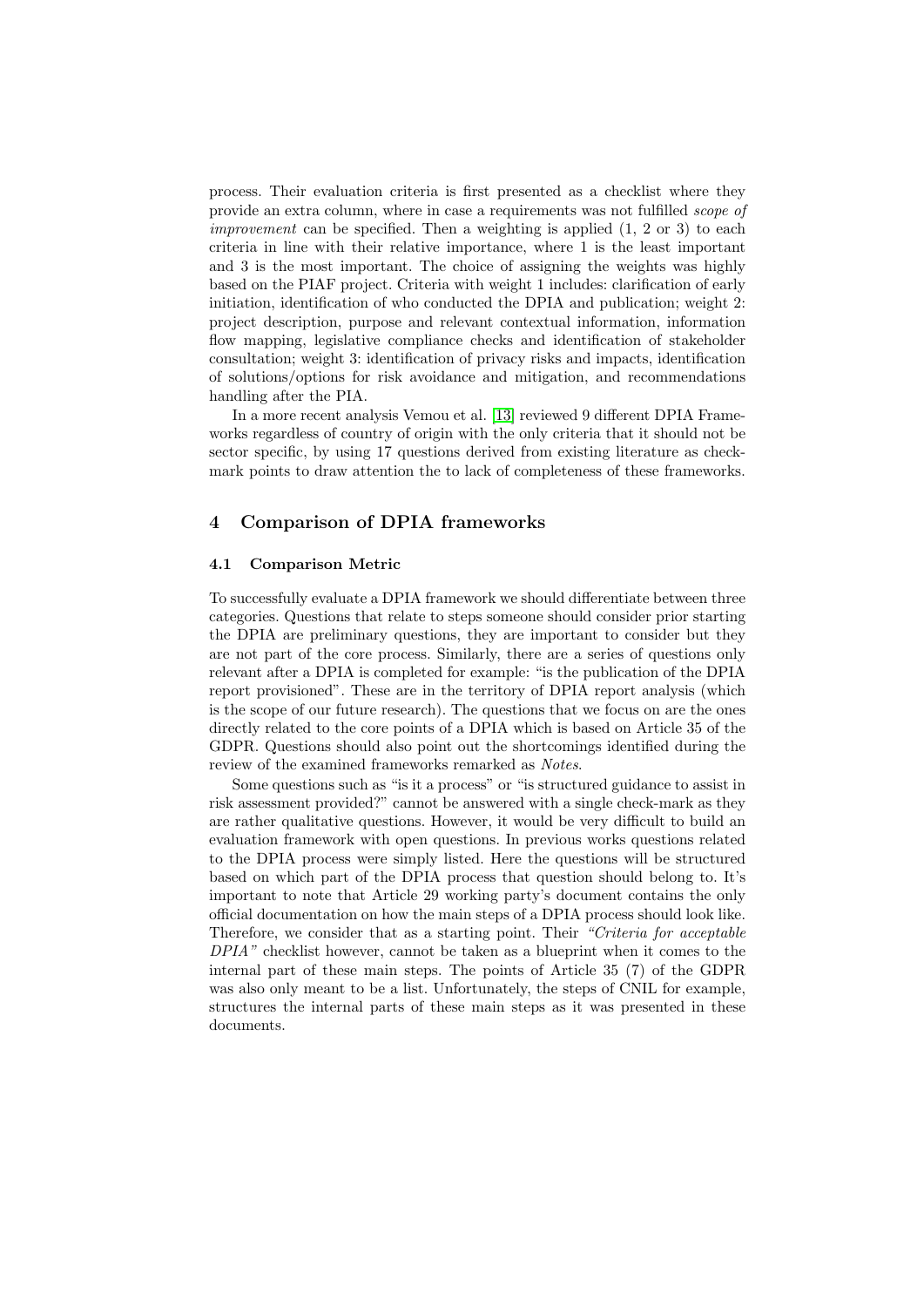In total we collected 28 questions. These are categorised based on which part of the DPIA they belong to. The evaluation happens the following way. Each questions will receive grades in two categories: score (S) and process (P). The score (S) meant to determine if the question is covered by the examined DPIA framework. For the score, a question can get 0 points if it is not in covered by the framework, 1 point if it is partially included, and 2 if it is extensively addressed. The process (P) meant to evaluate if a question is well integrated in the DPIA process. For example it is discussed in the right part of the DPIA, and not just mentioned by the framework without merging it logically from the perspective of the whole process. It must be properly discussed at the right time, with adequate references and supporting materials if necessary. The *process* (P) can receive a grade of  $+1$  if the step is integrated into the process, or  $-1$  if it is not integrated. If the *score* is zero (question not in covered by the framework), the process is automatically zero too. This approach can penalize if a framework while mentioning certain criterions or questions, doesn't integrate the steps into a process and it's closer to a compliance check. For a simple check-mark evaluation this is not possible.

In this analysis we are not going to determine whether the examined framework supports full compliance, but several of these questions are going to assess this criterion. Checking all the applicable points of the GDPR is not the scope of this paper, as it is more important during the report evaluation.

## 4.2 Evaluation Questions

This section contains the grading questions split up between six tables for the six steps we identified as crucial parts of the DPIA process. The cells apart from the received grades in some cases also contain a reference to the "Notes". For example Note 1 is denoted as  $(1)$ . Grades for  $(S)$  and  $(P)$  are also separately shown *(Breakdown)* before summarised in the *Total* score where the maximum achievable grade is also shown. Most questions are aiming to evaluate the content of the frameworks, while others are specifically trying to uncover if the order of steps and questions are designed properly.

| Step 1: Description of envisaged processing                                                                                                          |                | ISC    |    |                         |                |             |
|------------------------------------------------------------------------------------------------------------------------------------------------------|----------------|--------|----|-------------------------|----------------|-------------|
|                                                                                                                                                      | S              | Ρ      | S  | ΙP                      | S              | Ρ           |
| Structured description and mapping of information 2<br>flows, contextual information and envisaged processing<br>(structured: either graph or table) |                | $+1 2$ |    | -1<br>(3)<br>(4)<br>(5) | $ 2\rangle$    | $+1$<br>(1) |
| Establish easy to follow connections between system $el-2$<br>ements (data, process, supporting assets etc.)                                         |                | $+1 1$ |    | -1<br>(5)               | $^{9}2$        | $+1$<br>(1) |
| Allow the differentiation of internal and external data 2<br> movement                                                                               |                | $+1 0$ |    | 10                      | $\overline{2}$ | (1)         |
| Stakeholder identification                                                                                                                           | $\overline{2}$ | $+1$   | 12 | $+1 1$                  |                | $+1$        |
| <b>Breakdown</b>                                                                                                                                     | 8              | $+4$   | 15 | —1   7                  |                | $+4$        |
| Total score (out of 12)                                                                                                                              | 12             |        |    |                         |                |             |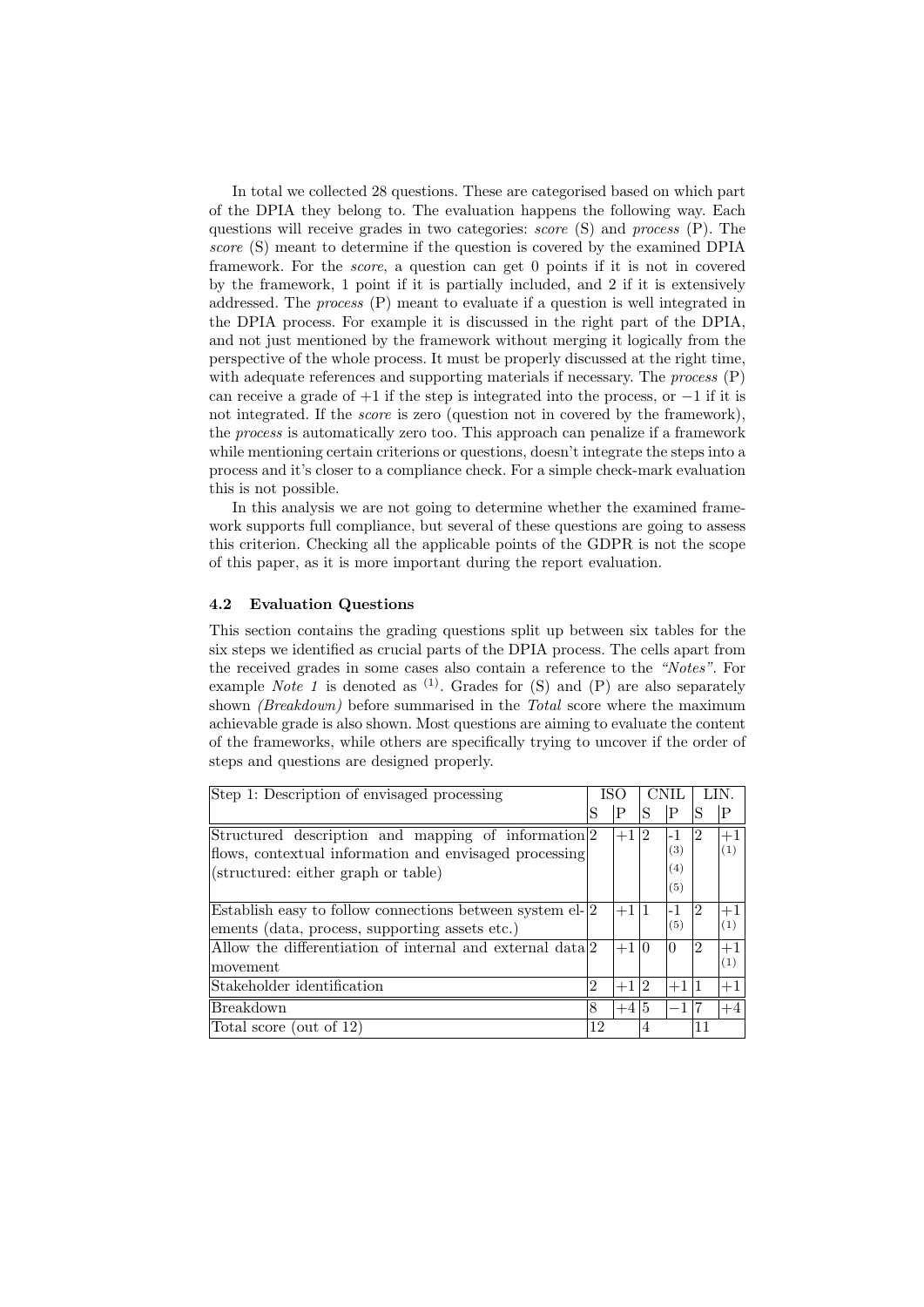Both LINDDUN and ISO are using visual representation of the information flows and they are described during the process. LINDDUN is more intuitive but the instructions provided in ISO are more detailed. Unfortunately, the CNIL framework really falls behind at this point. This step is the foundation stone for the whole DPIA and missing points here can jeopardize the effectiveness of the whole process.

| Step 2: Assess necessity and proportionality of process-    | ISO |        |             | CNII        |    | LIN. |
|-------------------------------------------------------------|-----|--------|-------------|-------------|----|------|
| ing                                                         |     |        |             |             |    |      |
|                                                             |     | Ρ      | S           | P           |    |      |
| How information is to be collected, used, stored, secured 2 |     | $+112$ |             | $+1$        |    |      |
| and distributed and to whom and how long the data is        |     |        |             |             |    |      |
| to be retained                                              |     |        |             |             |    |      |
| Compliance with Article 29 Working party's correspond-2     |     | $+1$   | $ 2\rangle$ | $+1$        | 10 |      |
| ing list (Annex 2/necessity and proportionality)            |     |        |             |             |    |      |
| Analyse all previously identified system elements in $a 2$  |     | $-1$   |             |             | 12 | $+1$ |
| structured manner                                           |     |        | (6)         | $6^{\circ}$ |    |      |
| <b>Breakdown</b>                                            | 6   | $+1$   | 4           | $+2 2$      |    | $+1$ |
| Total score (out of 9)                                      | ,   |        |             |             | 3  |      |

LINDDUN is missing legal assessment and mainly focuses on threat analysis. CNIL does a good job from a compliance perspective but it doesn't connect the dots. We deviate from the steps of WP29 where the following would be: "measures envisaged". To determine organisational and technical is important to know the context, and the threaths/risks. Here we prefer the approach of LINDDUN where an early threat analysis is initiated.

| Step 3. Identify threats/risks                                    |                | ISO     |                | CNIL            |                | LIN.               |
|-------------------------------------------------------------------|----------------|---------|----------------|-----------------|----------------|--------------------|
|                                                                   | S              | P       | S              | P               | S              | $\mathsf{P}% _{T}$ |
| Organisational and technical that are endangering the $ 2$        |                | $+1$    | $\mathcal{D}$  | $+110$          |                | $\overline{0}$     |
| rights of data subjects                                           |                |         |                |                 |                |                    |
| Origin of risks are specified (threat actor-attack surface) $ 2 $ |                | $-1 2$  |                | $-1 2$          |                | $+1$               |
| Threats should be directly linked to elements from the $ 1 $      |                | $-1$    |                | $-1 2$          |                | $+1$               |
| first step                                                        |                |         |                |                 |                |                    |
| Identification of threats coming from GDPR non- $ 2$              |                | $+1$    | $\overline{2}$ | $+1$            | lO             | $\overline{0}$     |
| compliance is integrated into the process                         |                |         |                |                 |                |                    |
| Threats are identified before Risk Assessment                     | $\mathfrak{D}$ | $+1$    | $\Omega$       | $\Omega$        | $\overline{2}$ | $+1$               |
|                                                                   |                |         | (8)            |                 |                |                    |
| Is there a differentiation between threat analysis and $ 2 $      |                | $+1$    | 2              | $+1 1$          |                | $-1$               |
| privacy analysis                                                  |                |         |                |                 |                |                    |
| Addresses all types of privacy risks (informational, bod-11)      |                | $+1$    |                | $-1$            | $\vert$ 1      | $+1$               |
| ily, territorial, locational, communications)                     |                |         |                |                 |                |                    |
| <b>Breakdown</b>                                                  | 12             | $+3 10$ |                | $\vert 0 \vert$ | $\overline{8}$ | $+3$               |
| Total score (out of 21)                                           | 15             |         | 10             |                 | 11             |                    |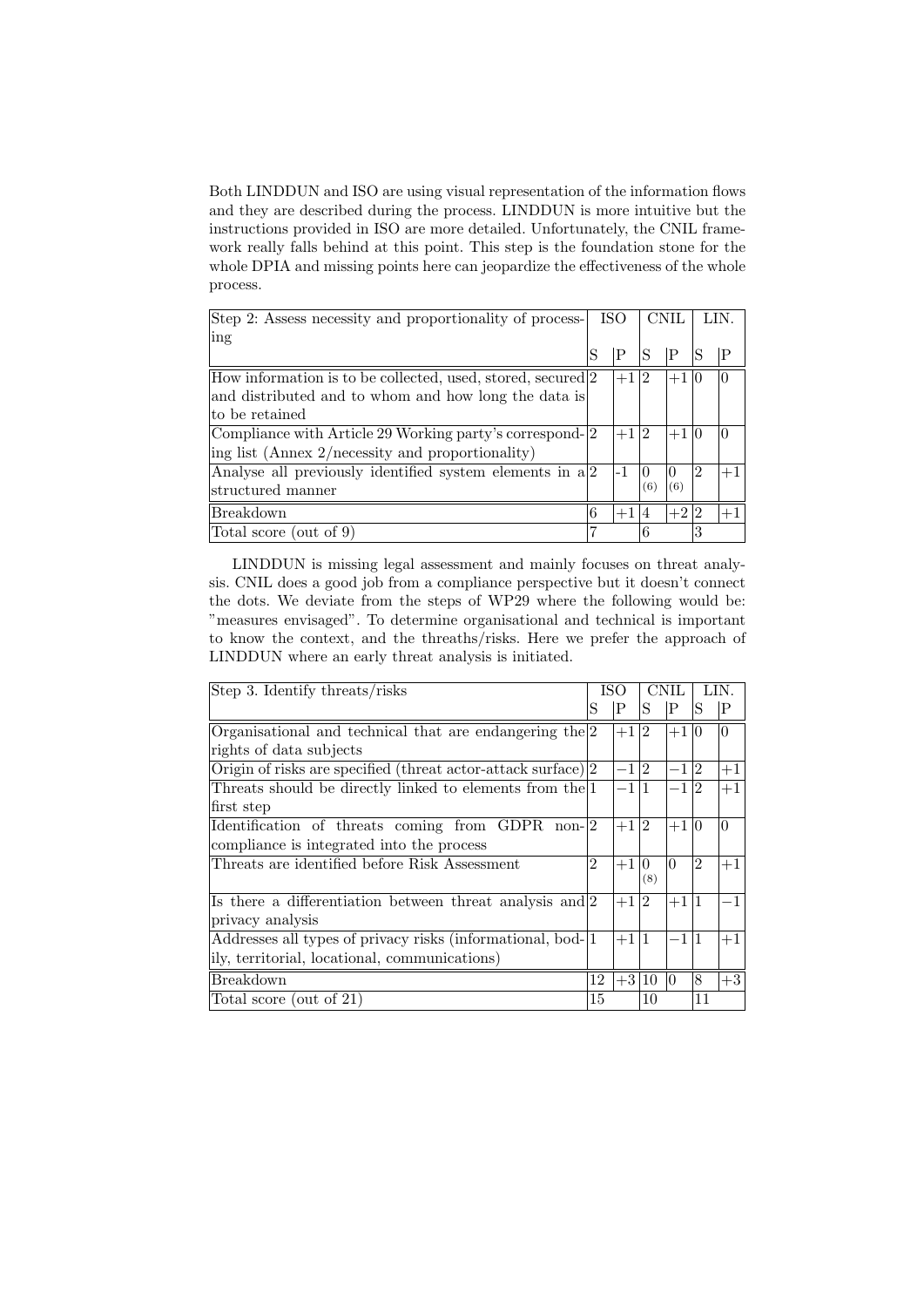The drawback of LINDDUN is again the fact that legal compliance is not integrated in the process, which the authors clearly state in the beginning, but as a result lot of aspects are missing (some are unintentionally tackled). LINDDUN only considers a limited number of threats. CNIL is very strong content-wise but there is no logical structure in the order of its steps.

| Step 4: Risk Assessment                                         |                | ISO    |                | <b>CNIL</b>      |   | LIN      |
|-----------------------------------------------------------------|----------------|--------|----------------|------------------|---|----------|
|                                                                 | S              | P      | S              | P                | S | P        |
| Structured guidance to assist in risk assessment is pro- $ 2$   |                | $+1 2$ |                | $+1\overline{0}$ |   | $\Omega$ |
| vided                                                           |                |        |                |                  |   |          |
| Fundamental Rights and Principles (non-negotiable) 1            |                | $+1 2$ |                | $+1 0$           |   | $\Omega$ |
| and Management of data subjects/privacy risks (tech-            |                |        |                |                  |   |          |
| nical controls) are differentiated                              |                |        |                |                  |   |          |
| Risk calculation is included with sufficient supporting $ 2 $   |                | $+1 2$ |                | $-1 0$           |   | $\Omega$ |
| material                                                        |                |        |                | (9)              |   |          |
| Risks are prioritised                                           | 2              | $+1$   | 11             | $+1 0$           |   | $\theta$ |
|                                                                 |                |        | (10)           |                  |   |          |
| Lower risks that are not immediately addressed are well $ 2$    |                | $+1 1$ |                | $+1 2$           |   | $+1$     |
| documented                                                      |                |        |                |                  |   |          |
| Risk reduction, retention, avoidance, and transfer are all $ 2$ |                | $+1 1$ |                | $+1 0$           |   | $\theta$ |
| listed as mitigation strategies and sufficiently discussed      |                |        |                |                  |   |          |
| in supporting material                                          |                |        |                |                  |   |          |
| Owner of residual risks specified                               | $\overline{2}$ | $+1$   | $\overline{2}$ | $+110$           |   | $\theta$ |
| Breakdown                                                       | 13             | $+7$   | 11             | $+5\sqrt{2}$     |   | $+1$     |
| Total score (out of 21)                                         | 20             |        | 16             |                  | 3 |          |

LINDDUN doens't include a risk assessment methodology, only recommends some. It receives points as in the previous step threats were documented. ISO also points to other ISO/EIC standards and guides, but it does include a structured guide on its own and the recommendations are well referenced and compatible. In contrast, LINDDUN leaves the privacy analyst alone to figure out which method would suit them the best.

| Step 5: Measures envisaged                                        | ISC |        | <b>CNIL</b> |        |    |      |
|-------------------------------------------------------------------|-----|--------|-------------|--------|----|------|
|                                                                   | S   | Ρ      |             |        |    |      |
| Technical controls and PETs are only discusses after 2            |     | $+1 1$ |             | $-1 2$ |    | $+1$ |
| threats and related risks have been evaluated                     |     |        |             |        |    |      |
| An extensive list of organisational measures are provided 1       |     | $+1/2$ |             | $-1 0$ |    |      |
| An extensive and updated list of technical measures 1             |     | $-1$   | 2           | $-1 2$ |    | $+1$ |
| $(PETs)$ are available                                            |     |        |             |        |    |      |
| Literature/supporting material for suggested PETs are $ 0\rangle$ |     | 0      | 2           | $-1 2$ |    | $+1$ |
| $\ln$ cluded                                                      |     |        |             |        |    |      |
| <b>Breakdown</b>                                                  | 4   | $+1$   |             | -4 6   |    | $+3$ |
| Total score (out of 12)                                           | 5   |        |             |        | 19 |      |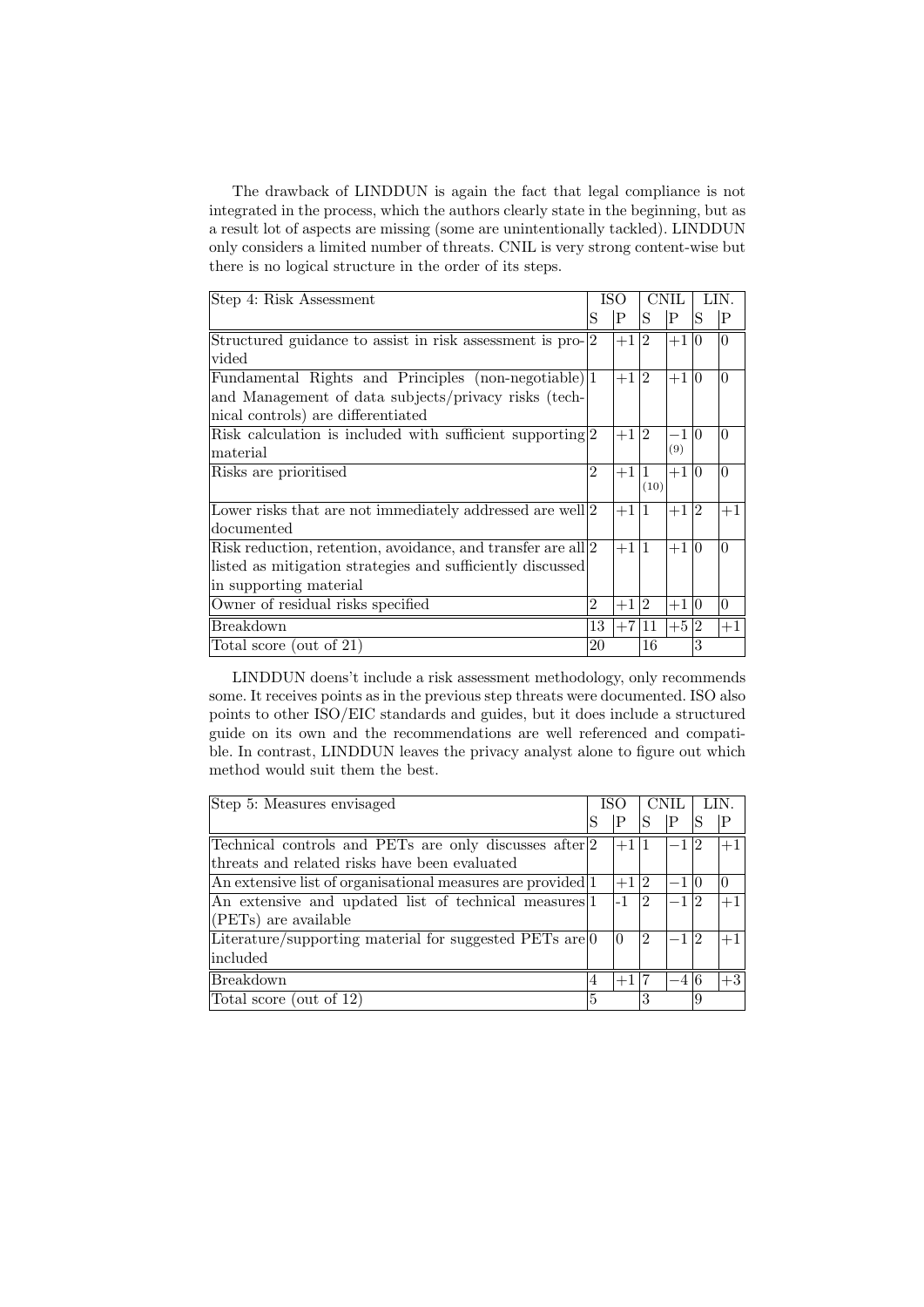CNIL again is very vague in the main document but, the fact that in it's "knowledge bases" supporting material provides a wide selection of technical measures it get a high score, but is heavily penalized as these are not adequately references in the process. The list provided by LINDDUN can not be considered complete (neither CNILs or ISO), but it's a step in the right direction.

| Step 6: Documentation/Validation                             | ISO            |        | CNIL. |  | LIN. |  |
|--------------------------------------------------------------|----------------|--------|-------|--|------|--|
|                                                              |                |        |       |  |      |  |
| Outline of the report was generated during the process $ 2 $ |                |        |       |  |      |  |
| Result is evaluated                                          | $\overline{2}$ | $+112$ |       |  |      |  |
| Action plan for continuation                                 | $\overline{2}$ | $+112$ |       |  |      |  |
| <b>Breakdown</b>                                             |                | $+315$ |       |  |      |  |
| Total score (out of 9)                                       |                |        |       |  |      |  |

Here ISO outruns the other frameworks in terms of DIPA report preparation. The steps are already outlined in the main document and every step is referenced back to the process.

| Evaluation              |    |          | 'NH |   |   |          |
|-------------------------|----|----------|-----|---|---|----------|
|                         |    | $\Gamma$ |     | D |   |          |
| Final Breakdown         | 49 |          |     | ച | ി |          |
| Final Score (out of 84) | 68 |          | 45  |   |   | $\Omega$ |

The overall result shows that, CNIL lost a lot of points for coming off as a compliance check and not trying to be a better process. Due to the lack of references and integration of the supporting material into the main process it lost a lot of points. The ISO framework proved to be the best but it could also use improvements. Although, the order of its steps and the content are good, it feels like a questionnaire with repetitive steps. LINDDUN needs to develop a step for risk assessment and documentation. References to supporting materials and GDPR compliance must be incorporated throughout the process.

# 5 Summary and Outlook

In this paper we performed a comparison of three popular data protection impact assessment frameworks. By approaching the evaluation and grading from the perspective of an intuitive process rather then a compliance check, it became obvious that in many cases very important aspects of these methodologies are not properly developed. The ISO standard proved to provide the best framework both content-wise and as a process, although there are still many shortcomings waiting to be improved. The latter is even more true in case of CNIL and LIND-DUN. These are among the state of the art PIA frameworks with the purpose of: helping companies implementing the Privacy by Design paradigm, support developing GDPR compliance (and to avoid fines), but mostly to assist in the protection of the rights and freedom of natural persons. CNIL has a very good selection of supporting material and in terms of achieving GDPR compliance,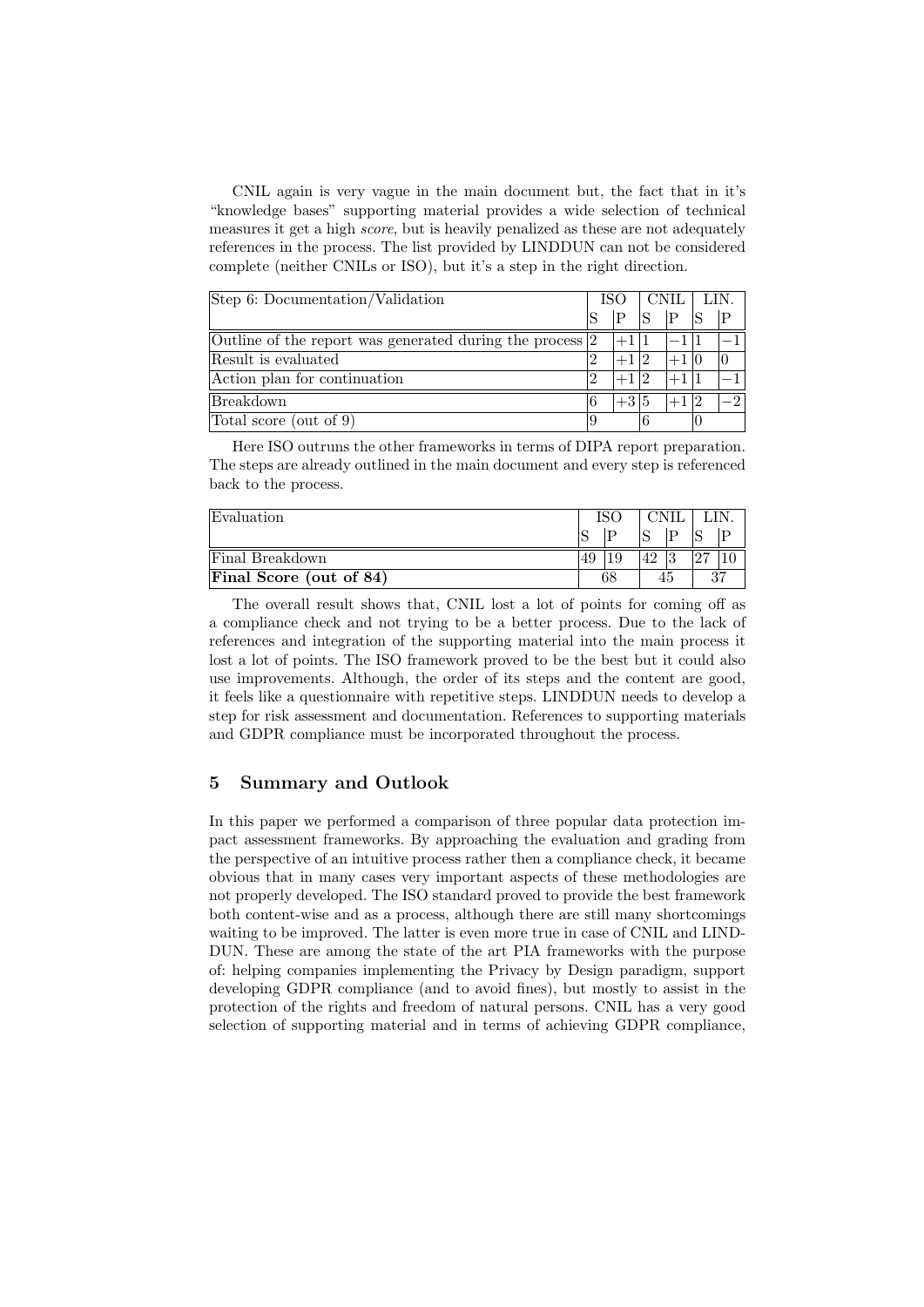it is the best framework examined. However, as a genuine process it doesn't perform well. LINDDUN has a very strong start but it completely misses Risk Assessment and it's 5th step (Eliciting mitigation strategies) is cumbersome, while steps related to documentation/validation is also less developed.

Following Wright et al. [\[16\]](#page-16-4) we also highlight the importance of one or more officially approved EU-specific DPIA frameworks with sufficient and regularly updated supporting material. In future work we will apply these frameworks to various projects to address examine how they support GDPR compliance, and analyse the DPIA reports with the intention of proposing improvements to these frameworks.

# References

- <span id="page-15-2"></span>1. Article 29 Working Party: Guidelines on Data Protection Impact Assessment (DPIA) (2017), https://ec.europa.[eu/newsroom/article29/item](https://ec.europa.eu/newsroom/article29/item-detail.cfm?item_id=611236)detail.cfm?item [id=611236](https://ec.europa.eu/newsroom/article29/item-detail.cfm?item_id=611236)
- <span id="page-15-6"></span>2. Commission Nationale de l'Informatique et des Libertés: Analyse d'impact relative à la protection des données : publication d'une liste des traitements pour lesquels une analyse est requise (2018), https://www.cnil.[fr/fr/analyse](https://www.cnil.fr/fr/analyse-dimpact-relative-la-protection-des-donnees-publication-dune-liste-des-traitements-pour)[dimpact-relative-la-protection-des-donnees-publication-dune-liste](https://www.cnil.fr/fr/analyse-dimpact-relative-la-protection-des-donnees-publication-dune-liste-des-traitements-pour)[des-traitements-pour](https://www.cnil.fr/fr/analyse-dimpact-relative-la-protection-des-donnees-publication-dune-liste-des-traitements-pour)
- <span id="page-15-5"></span>3. Commission Nationale de l'Informatique et des Libertés: Privacy Impact assessment (pia) | CNIL (2019), https://www.cnil.[fr/en/privacy-impact](https://www.cnil.fr/en/privacy-impact-assessment-pia)[assessment-pia](https://www.cnil.fr/en/privacy-impact-assessment-pia)
- <span id="page-15-8"></span>4. David Wright, Kush Wadhwa, De Hert, P., Dariusz Kloza: A Privacy Impact Assessment Framework for data protection and privacy rights (2011), [https:](https://piafproject.files.wordpress.com/2018/03/piaf_d1_21_sept2011revlogo.pdf) //piafproject.files.wordpress.[com/2018/03/piaf](https://piafproject.files.wordpress.com/2018/03/piaf_d1_21_sept2011revlogo.pdf) d1 21 sept2011revlogo.pdf
- <span id="page-15-9"></span>5. De Hert, P., Dariusz Kloza, David Wright: Recommendations for a privacy impact assessment framework for the European Union (2012), [https://](https://piafproject.files.wordpress.com/2018/03/piaf_d3_final.pdf) piafproject.files.wordpress.[com/2018/03/piaf](https://piafproject.files.wordpress.com/2018/03/piaf_d3_final.pdf) d3 final.pdf
- <span id="page-15-3"></span>6. European Commission: Privacy and Data Protection Impact Assessment Framework for RFID Applications (Jan 2011), https://ec.europa.[eu/digital](https://ec.europa.eu/digital-single-market/en/news/privacy-and-data-protection-impact-assessment-framework-rfid-applications)[single-market/en/news/privacy-and-data-protection-impact-assessment](https://ec.europa.eu/digital-single-market/en/news/privacy-and-data-protection-impact-assessment-framework-rfid-applications)[framework-rfid-applications](https://ec.europa.eu/digital-single-market/en/news/privacy-and-data-protection-impact-assessment-framework-rfid-applications)
- <span id="page-15-4"></span>7. European Commission: Smart Grids Task Force (Sep 2014), [https:](https://ec.europa.eu/energy/en/topics/markets-and-consumers/smart-grids-and-meters/smart-grids-task-force) //ec.europa.[eu/energy/en/topics/markets-and-consumers/smart-grids](https://ec.europa.eu/energy/en/topics/markets-and-consumers/smart-grids-and-meters/smart-grids-task-force)[and-meters/smart-grids-task-force](https://ec.europa.eu/energy/en/topics/markets-and-consumers/smart-grids-and-meters/smart-grids-task-force)
- <span id="page-15-0"></span>8. European Parliament & Council: Regulation (EU) 2016/679 – Regulation on the protection of natural persons with regard to the processing of personal data and on the free movement of such data, and repealing Directive 95/46/EC (General Data Protection Regulation). Official Journal of the European Union L119(4.5.2016), 1–88 (Apr 2016)
- <span id="page-15-1"></span>9. Kristof Van Quathem, Jetty Tielemans, Anna Oberschelp de Meneses, Nicholas Shepherd: Google fined EUR 50 million in France for GDPR violation (Jan 2019), https://www.insideprivacy.[com/eu-data-protection/google](https://www.insideprivacy.com/eu-data-protection/google-fined-e50-million-in-france-for-gdpr-violation/)[fined-e50-million-in-france-for-gdpr-violation/](https://www.insideprivacy.com/eu-data-protection/google-fined-e50-million-in-france-for-gdpr-violation/)
- <span id="page-15-7"></span>10. de l'Informatique et des Libertés, C.N.: The open source PIA software helps to carry out data protection impact assesment (2019),